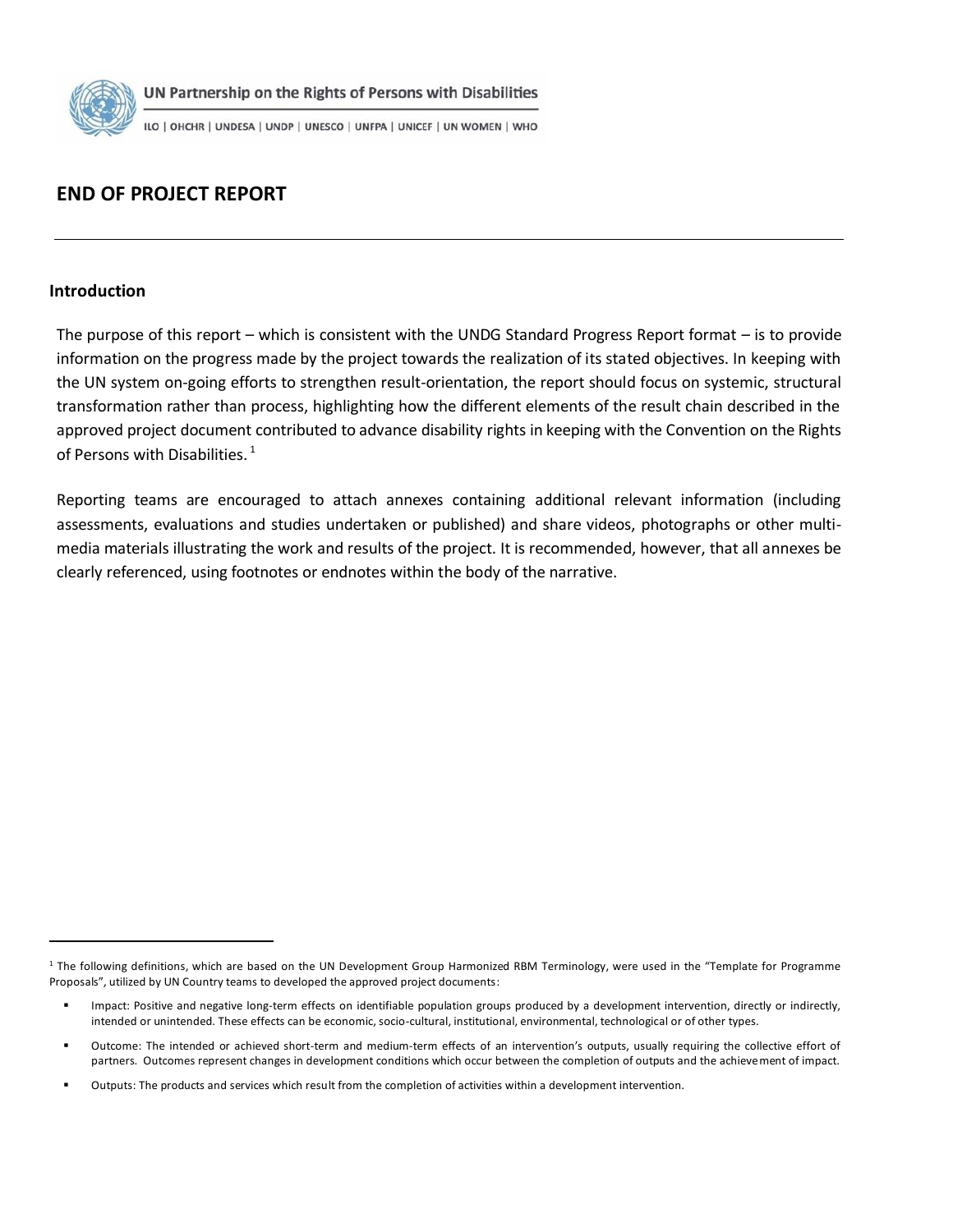## **1. Variations in impact and outcome indicators**

Using the table format provided below, please provide information on the variations in impact and outcome indicators that took place during the implementation period.

## **Table 1. Variation in impact indicators**

## **Impact**

Enabling policy environment created for the use of Assistive Technology to ensure Inclusive Education and Access to Information

#### **Impact Indicators**

| Indicator*                                                                                                                                                                                                                 | <b>Start level</b><br>(Beginning<br>of<br>the<br>project<br>implementation period)*                                                                                      | <b>End level</b><br>(End of the project implementation period)*                                                                                                                                                                                                                                                                                                                                                                                                                                                                                                                                                                                                                                          |
|----------------------------------------------------------------------------------------------------------------------------------------------------------------------------------------------------------------------------|--------------------------------------------------------------------------------------------------------------------------------------------------------------------------|----------------------------------------------------------------------------------------------------------------------------------------------------------------------------------------------------------------------------------------------------------------------------------------------------------------------------------------------------------------------------------------------------------------------------------------------------------------------------------------------------------------------------------------------------------------------------------------------------------------------------------------------------------------------------------------------------------|
| Coordination mechanism<br>in place to advocate for<br>the use of<br>Assistive<br>Technology<br>to<br>ensure<br>Inclusive Education and<br>Access to Information                                                            | No coordination mechanism for<br>the use of Assistive Technology to<br>ensure Inclusive Education and<br>Access to Information                                           | A unique coordination mechanism in the<br>form of a Policy Board and Management<br>Committee has been established, their<br>ToRs drafted and 8 meetings conducted.<br>The PB and MC have provided inputs on<br>policy documents, capacity development<br>initiatives and monitoring and evaluation<br>initiatives related to Inclusive Education<br>and Access to Information initiated by<br>the UNPRPD project. An audit of Inclusive<br>ICTs for Education in Uganda found that<br>these forums needs to continue to exist<br>after the scope of the project as the only<br>forums that deal with the question of<br>Assistive Technology to ensure Inclusive<br>Education and Access to Information. |
| Policy framework drafted<br>accordance<br>with<br>in<br>Persons with Disabilities<br>Act (2006) that foresees<br>government at all levels to<br>promote<br>persons<br>with<br>disabilities'<br>access<br>to<br>information | Provisions of the Persons with<br>Disabilities Act (2006), Article 21                                                                                                    | policy guidelines for creating<br>The<br>accessible publications, guidelines for<br>inclusive ICT procurement and a policy<br>Annex on ICT and Disabilities to the<br>Inclusive Education Policy have been<br>validated and finalized to be presented to<br>the top management of the Ministry of<br>ICT and the Cabinet. The fact that the<br>draft policy on Inclusive Education is<br>being reviewed provides an opportunity<br>for the content of the Annex to be fully<br>integrated into the new draft Policy on<br>Inclusive Education.                                                                                                                                                           |
| Assistive technology used<br><b>Disabled</b><br>Persons<br>by<br>Organizations (DPOs), key<br>government stakeholders<br>including teachers<br>and                                                                         | Little<br>the<br>awareness<br>on<br>of<br>importance<br>to<br>access<br>educational material in accessible<br>formats for persons with visual<br>and hearing impairments | A total of 129 stakeholders had access to<br>3 awareness raising and capacity building<br>trainings organized by UNESCO as part of<br>the UNPRD<br>project on access to<br>information 1) 6th Africa Forum entitled                                                                                                                                                                                                                                                                                                                                                                                                                                                                                      |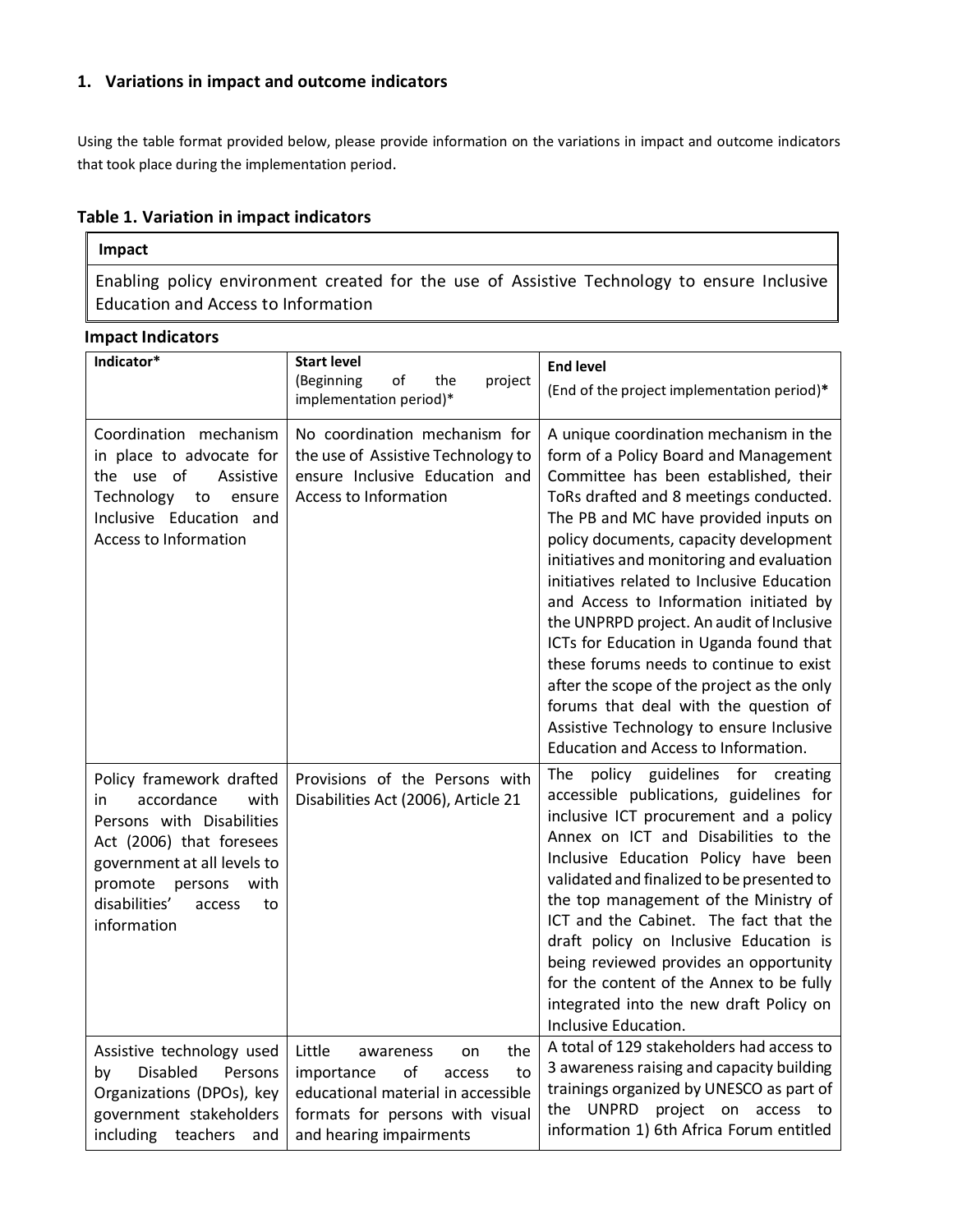| Indicator*                                                                                                                                                                                              | <b>Start level</b>                                            | <b>End level</b>                                                                                                                                                                                                                                                                                                                                                                                                                                                                                                                                                                                                                                                                                                                                                                                                                             |
|---------------------------------------------------------------------------------------------------------------------------------------------------------------------------------------------------------|---------------------------------------------------------------|----------------------------------------------------------------------------------------------------------------------------------------------------------------------------------------------------------------------------------------------------------------------------------------------------------------------------------------------------------------------------------------------------------------------------------------------------------------------------------------------------------------------------------------------------------------------------------------------------------------------------------------------------------------------------------------------------------------------------------------------------------------------------------------------------------------------------------------------|
|                                                                                                                                                                                                         | (Beginning<br>οf<br>the<br>project<br>implementation period)* | (End of the project implementation period)*                                                                                                                                                                                                                                                                                                                                                                                                                                                                                                                                                                                                                                                                                                                                                                                                  |
| information professionals<br>and publishing companies<br>increase<br>access<br>to<br>to<br>educational material<br>in<br>accessible<br>formats<br>for<br>persons with visual and<br>hearing impairments |                                                               | Beyond 2015: Delivering on the Agenda<br>for Persons with Visual Impairment in<br>Africa (51 persons), 2) Training of<br>government officials (85 persons) and 3)<br>Training of Librarians (18 persons). A<br>total of 83 in-service primary school<br>teachers in 20 schools and 255 teacher<br>educators including District Inspectors of<br>Schools and tutors have received training<br>on the use of accessible learning<br>materials in an inclusive classroom. The<br>training focused on children with visual<br>and hearing impairments. Sensitization<br>was conducted in 20 pilot schools and<br>their communities, creating awareness<br>of a total of 954 stakeholders (582<br>females and 372 males) on availability<br>and use of accessible learning materials<br>for children with disabilities in inclusive<br>classrooms |

*\* Please provide sex disaggregation here.*

## **Table 2. Variation in outcome indicators**

*(Add a table for each outcome in the approved project document)*

#### **Outcome 1**

An enabling environment for the use of Assistive Technology to ensure Inclusive Education and Access to Information by key stakeholders strengthened

### **Outcome 1 Indicators**

| Indicator*                                                                                                                                                         | <b>Start level</b>                                   | <b>End level</b>                                                                                                                                                                                                                                                                                                                                                                                                                                                                                                                                                |
|--------------------------------------------------------------------------------------------------------------------------------------------------------------------|------------------------------------------------------|-----------------------------------------------------------------------------------------------------------------------------------------------------------------------------------------------------------------------------------------------------------------------------------------------------------------------------------------------------------------------------------------------------------------------------------------------------------------------------------------------------------------------------------------------------------------|
|                                                                                                                                                                    | (Beginning of the project implementation<br>period)* | (End of the project implementation period)*                                                                                                                                                                                                                                                                                                                                                                                                                                                                                                                     |
| Existence of a Policy<br>Board<br>and<br>Management<br>Committee<br>on<br>Assistive Technology to<br>Inclusive<br>ensure<br>Education and Access<br>to Information | No Policy Board and Management<br>Committee          | The Policy Board and Management<br>Committee has met consistently since its<br>creation in January 2015. The Policy<br>Board and Management Committee is<br>composed of representatives<br>from<br>United<br><b>Nations</b><br>Agencies<br>and<br>Programmes, Disabled<br>Persons'<br>Organizations (DPOs), Government<br>other<br>Agencies<br>relevant<br>and<br>implementing bodies and publishing<br>companies. The Policy Board and<br>Management Committee is chaired by<br>the Ministry of Ministry of Gender, Labor<br>and Social Development and UNESCO |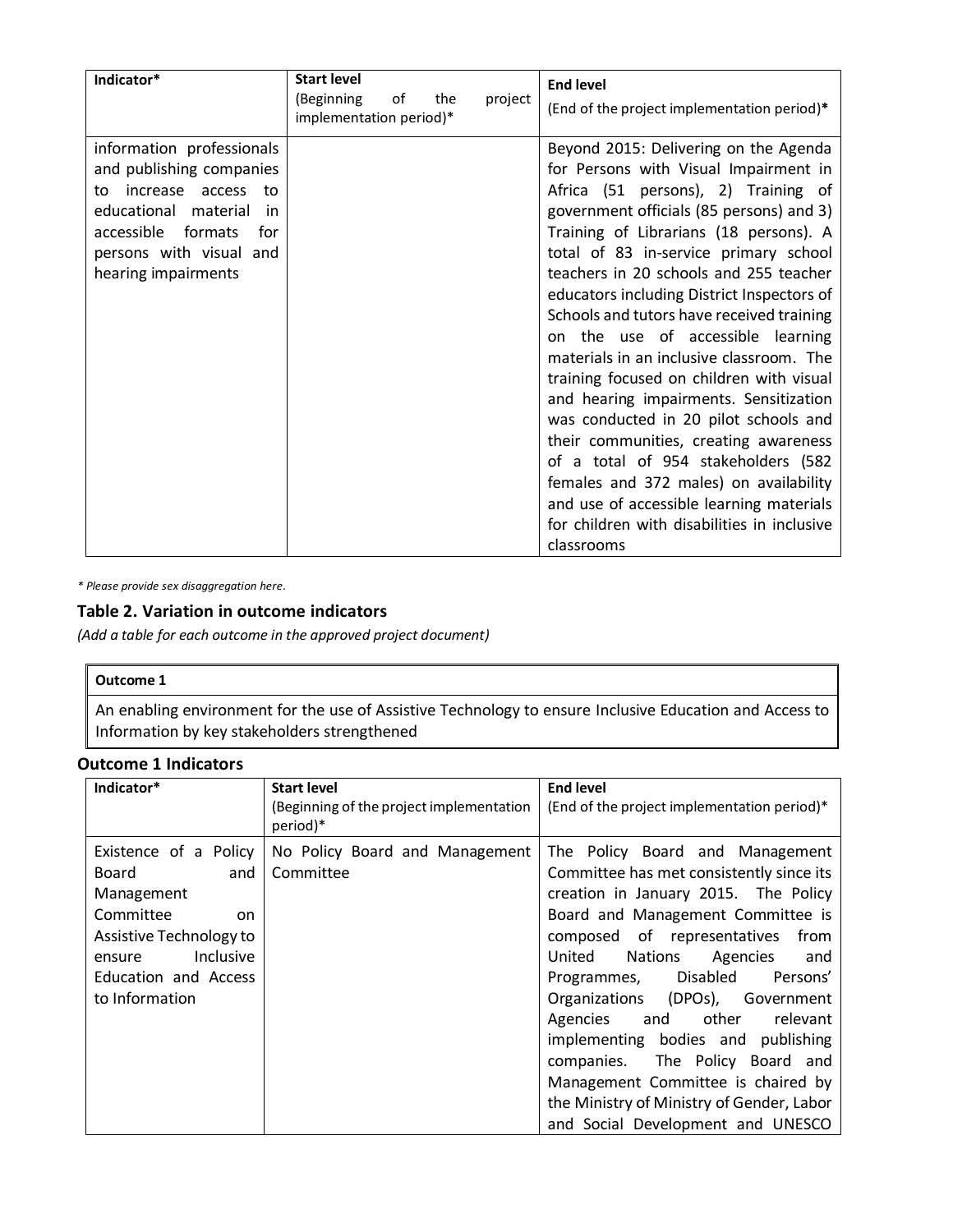| Indicator*                                                                                                                                                                                  | <b>Start level</b><br>(Beginning of the project implementation<br>period)*                                                  | <b>End level</b><br>(End of the project implementation period)*                                                                                                                                                                                                                                                                                                                                                                                                                                                      |
|---------------------------------------------------------------------------------------------------------------------------------------------------------------------------------------------|-----------------------------------------------------------------------------------------------------------------------------|----------------------------------------------------------------------------------------------------------------------------------------------------------------------------------------------------------------------------------------------------------------------------------------------------------------------------------------------------------------------------------------------------------------------------------------------------------------------------------------------------------------------|
|                                                                                                                                                                                             |                                                                                                                             | serves as secretariat to the Policy Board<br>and Management Committee.                                                                                                                                                                                                                                                                                                                                                                                                                                               |
| Existence of a policy for<br>the use of Assistive<br>Technology to ensure<br>Education<br>Inclusive<br>and<br>Access<br>to<br>Information                                                   | No policy for the use of Assistive<br>Technology<br>Inclusive<br>to<br>ensure<br><b>Education and Access to Information</b> | The Annex to the Policy on Inclusive<br>Education has been finalized. Nita-U, the<br>national regulatory authority is also in<br>the process of drafting a policy document<br>on ICT and Disabilities, based on the<br>policy guidelines for creating accessible<br>publications, developed through the<br>UNPRPD project.                                                                                                                                                                                           |
| Existence of guidelines<br>ICT<br>equipment<br>for<br>and<br>procurement<br>Policy<br>endorsed<br>by<br><b>Board</b><br>and<br>Management<br>Committee                                      | No Guidelines for ICT equipment<br>procurement                                                                              | guidelines<br>for ICT equipment<br>The<br>procurement has been validated by the<br>Policy<br><b>Board</b><br>and<br>Management<br>Committee as well as a larger group of<br>stakeholders on 16 December 2015. The<br>draft policy<br>has<br>not<br>yet<br>been<br>implemented as it needs to be approved<br>by the Cabinet.                                                                                                                                                                                          |
| Publishers implement<br>the Policy on Inclusive<br>Information<br>and<br>Communication<br>Technologies<br>in.<br>Education for Uganda<br>with specific reference<br>to accessible standards | Little use of accessible standards by<br>publishers                                                                         | The guidelines for creating accessible<br>publications have been reviewed during<br>a stakeholder meeting on 16 December<br>2015. The publishers were represented<br>by the Uganda Printing and Publish<br>Corporation and the National Book Trust<br>of Uganda. Following the drafting of the<br>guidelines a letter was sent to the<br>Uganda Publishers Association to abide<br>to the guidelines and release more<br>educational material as Openly Licensed<br>Material for People living with<br>Disabilities. |

### **Outcome 2**

Increased availability of resources to support inclusive education and access to information for persons with visual and hearing impairment and greater engagement on the part of key stakeholders – including Disabled Persons Organizations (DPOs), government representatives, teachers, information professionals and publishing companies – to promote greater usage.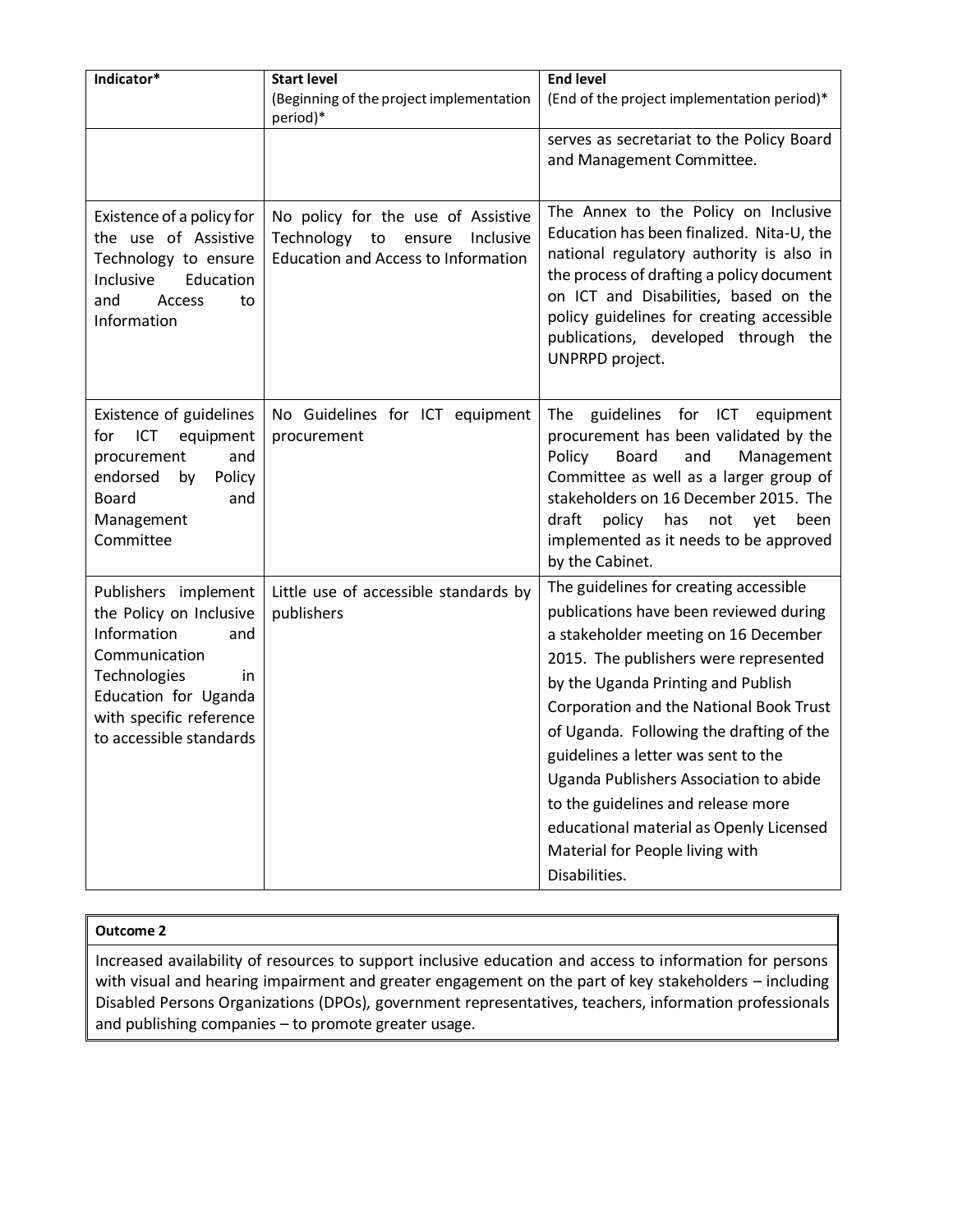# **Outcome 2 Indicators**

| Indicator*                                                                                                                                                                                                                                   | <b>Start level</b><br>(Beginning of the project implementation               | <b>End level</b><br>(End of the project implementation period)*                                                                                                                                                                                                                                                                                                                                                                                                                                                                                                                                                                                                                                                                                                                                                                        |
|----------------------------------------------------------------------------------------------------------------------------------------------------------------------------------------------------------------------------------------------|------------------------------------------------------------------------------|----------------------------------------------------------------------------------------------------------------------------------------------------------------------------------------------------------------------------------------------------------------------------------------------------------------------------------------------------------------------------------------------------------------------------------------------------------------------------------------------------------------------------------------------------------------------------------------------------------------------------------------------------------------------------------------------------------------------------------------------------------------------------------------------------------------------------------------|
| persons with<br>DPO <sub>s</sub> ,<br>visual<br>and<br>hearing<br>impairments<br>become<br>effective<br>self-<br>advocates for the use<br>of Assistive Technology<br>ensure Inclusive<br>to<br><b>Education and Access</b><br>to Information | period)*<br>Few opportunities that take full<br>advantage of ATs in IE & A2I | DPOs, persons with visual and hearing<br>impairments in urban areas are aware of<br>Assistive Technology and take full<br>advantage of it. However a scoping study<br>confirmed in rural areas there is limited<br>knowledge and little opportunities to<br>utilize assistive technologies.                                                                                                                                                                                                                                                                                                                                                                                                                                                                                                                                            |
| Publishers<br>become<br>of<br>the<br>aware<br>importance of inclusive<br>education and publish<br>accessible<br>more<br>information<br>and<br>education materials                                                                            | No data available                                                            | UNESCO organized in cooperation with<br>DAISY Consortium capacity building<br>initiatives during the 6th Africa Forum<br>entitled Beyond 2015: Delivering on the<br>for<br>with<br>Visual<br>Agenda<br>Persons<br>Impairment in Africa in Uganda, from 4 to<br>8 October 2016 in Kampala, Uganda. The<br>workshops on web accessibility and<br>inclusive publishing brought together 51<br>*9-participants including publishers to<br>sensitize them on the importance of<br>inclusive education and publish more<br>accessible information and education<br>materials. 92% of participants found the<br>training either extremely useful or very<br>useful. All participants also indicated that<br>the training will impact their day-to-day<br>work on related activities.                                                          |
| Librarians and teachers<br>accessible<br>use<br>information<br>and<br>educational material in<br>accessible formats for<br>inclusive<br>education<br>initiatives                                                                             | No data available                                                            | Consortium<br>of<br>Uganda<br>University<br>Libraries (CUUL) partnered with UNESCO<br>and DAISY to organize a training for<br>Librarians on inclusive libraries.<br>The<br>training took place from 12 to 14<br>December 2016 and trained 18 librarians.<br>Members highlighted the important role<br>of librarians to assure inclusive services<br>that cater for the needs of learners with<br>disabilities.<br>Participants<br>provided<br>positive feedback about the workshop<br>which<br>benefit<br>them<br>facilitate<br>to<br>accessible<br><b>ICT</b><br>for<br>with<br>persons<br>disabilities;<br>also<br>participants<br>some<br>reported in the self-evaluation The<br>knowledge and skills acquired in this<br>workshop will lead to many initiatives<br>for persons with disabilities in the<br>Universities in Uganda. |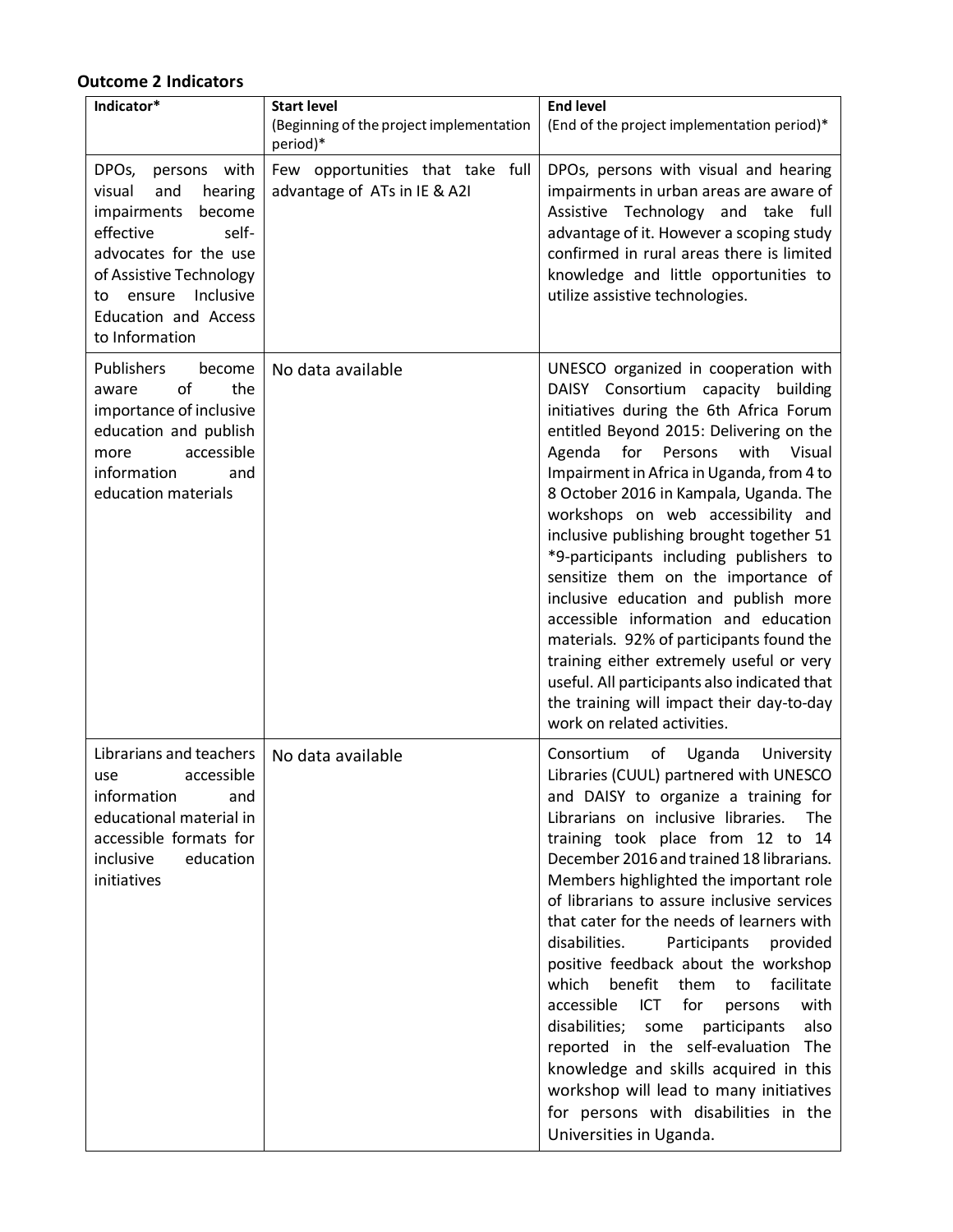### **Outcome 3**

Effective monitoring of the use of Assistive Technology to ensure Inclusive Education and Access to Information mainstreamed.

### **Outcome 3 Indicators**

| Indicator*                                                                                                                                                                                                                                                      | <b>Start level</b><br>(Beginning of the project implementation<br>period)*                                                                                         | <b>End level</b><br>(End of the project implementation period)*                                                                                                                                                                                                                                                                                                                                                                                                                                                                                                                                                                                                                                                                                                                                                          |
|-----------------------------------------------------------------------------------------------------------------------------------------------------------------------------------------------------------------------------------------------------------------|--------------------------------------------------------------------------------------------------------------------------------------------------------------------|--------------------------------------------------------------------------------------------------------------------------------------------------------------------------------------------------------------------------------------------------------------------------------------------------------------------------------------------------------------------------------------------------------------------------------------------------------------------------------------------------------------------------------------------------------------------------------------------------------------------------------------------------------------------------------------------------------------------------------------------------------------------------------------------------------------------------|
| Increased government<br>capacity to measure<br>the impact of targeted<br>interventions on the<br>Assistive<br>of<br>use<br>Technology to ensure<br>Inclusive<br>Education<br>and<br>Access<br>to<br>Information<br>through<br>e-participation<br>an<br>platform | No monitoring tools available                                                                                                                                      | Following a stakeholder meeting on 15<br>2015 on the proposed<br>December<br>monitoring tool developed through the<br>UNPRPD project, the United Nations<br>University identified<br>the<br>following<br>categories of functions for the tool:<br>Policy Monitoring, Data Collection, Data<br>Processing, Reporting, Policy Feedback<br>and Capacity building. Requirements<br>have also been reviewed as well as<br>expectations by users. As a result 46<br>requirements for the tool have been<br>validated.<br>UNU presented an update of progress on<br>the development of the policy tracking<br>tool as the production phase has been<br>finalized,<br>with<br>interface<br>an<br>and<br>functionalities. The platform only needs<br>to be migrated to NITA-U domain name.<br>The current URL is: Policy M&E Tool |
|                                                                                                                                                                                                                                                                 |                                                                                                                                                                    | Following a short video on the platform,<br>(Link)<br>Members of the Policy Board and<br>Management Committee expressed their<br>satisfaction with the tool. Members of<br>the Policy Board and Management<br>Committee<br>agreed to<br>develop<br>an<br>updating policy to update information on<br>the portal and defining the scope of the<br>information to be added. The policy will<br>elaborate on the mechanism to validate<br>information.                                                                                                                                                                                                                                                                                                                                                                      |
| utilized<br>U-report<br>to<br>send 12 messages to<br>200,000 children and<br>youth<br>order<br>in<br>to                                                                                                                                                         | U-report not yet used to measure<br>effectiveness of the use of Assistive<br>Technology<br>to<br>ensure<br>Inclusive<br><b>Education and Access to Information</b> | U-report has been used to promote the<br>rights of children with disabilities in 2014<br>in collaboration with Uganda National<br>Association of the Deaf and African Youth                                                                                                                                                                                                                                                                                                                                                                                                                                                                                                                                                                                                                                              |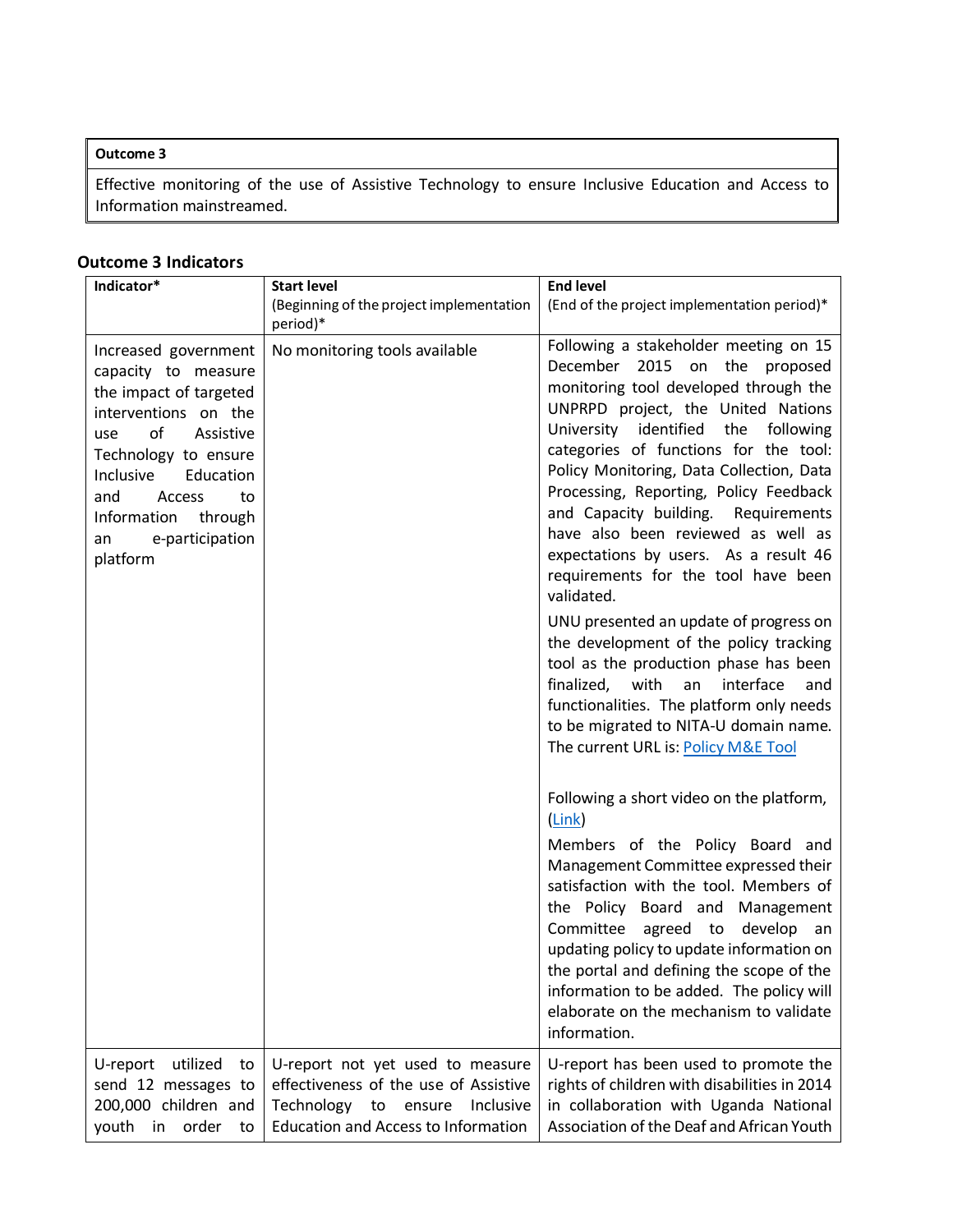| Indicator*              | <b>Start level</b>                       | <b>End level</b>                            |
|-------------------------|------------------------------------------|---------------------------------------------|
|                         | (Beginning of the project implementation | (End of the project implementation period)* |
|                         | period)*                                 |                                             |
| measure effectiveness   |                                          | with Disabilities Network. The 2 polls      |
| of the use of Assistive |                                          | sent were about access to services and      |
| Technology to ensure    |                                          | barriers of access. 64% of the 15,919       |
| Inclusive Education     |                                          | respondent said they think children with    |
| Access<br>and<br>to     |                                          | disabilities have access to education. The  |
| Information on<br>an    |                                          | main barrier stated by the respondents      |
| ongoing basis.          |                                          | was cost related to the services and        |
|                         |                                          | assistive devises. U-report has not in      |
|                         |                                          | 2015 been used to measure effectiveness     |
|                         |                                          | of the use of assistive technology          |
|                         |                                          | because of delays in the<br>other           |
|                         |                                          | components of the project.                  |

## **2. Overall progress**

Uganda introduced a National Policy on Disability in 2006 and ratified the UN CRPD in 2008. In spite of this regulatory framework, an enabling policy environment promoting the use of assistive technologies for enhanced access to information and educational opportunities were non-existent. The UNPRPD project in Uganda has contributed towards the development of an enabling policy environment on ICT and disability. During the project period, several policies were jointly developed by national stakeholders with support from the UNPRPD project as well as a coordination mechanism which was created in the form of a Policy Board and Management Committee. These Policies were developed with DPO involvement as well as the ownership of the national regulator, the National Information Technology Authority (NITA-U). The draft policy takes into account the Accessible ICT procurement Policy and Guidelines for creating accessible publications.

In keeping with Article 24 of the CRPD, and General Comment 4 of the CRPD Committee, in the first phase of the UNPRPD project in Uganda significant advancements were made towards facilitating access to inclusive education in Uganda for children with disabilities through the creation of an enabling policy environment and piloting a model for the creation, dissemination and use of accessible learning materials for the primary school students. The project aimed to address one of the key barriers to inclusive education resulting from the inaccessibility of core learning materials through the use of assistive technology and creation of accessible learning materials. It did so in the close collaboration of the Ministry of Education and Sports, the Ministry of Ministry of Gender, Labor and Social Development (MGLSD), the National Information and Technology Authority, key DPOs such as the National Union of Disabled People of Uganda (NUDIPU); Uganda National Association of the Blind (UNAB); National Council for Higher Education (NCHE); National Library of Uganda; Uganda Technology & Management University (UTAMU); Publishing companies. Throughoutthe development process of the accessible learning materials, it has been a gradual learning and discovery process to both the Ministry of Education and Sports and other stakeholders. Different partners have ventured into provision of learning materials for children with disability but they had not been exposed to accessible technologies. This process has increased their knowledge and understanding on how use of technology to provide for the learning needs of children with disability. Stakeholders now have a better understanding of accessible technologies, knowing it is feasible as opposed to fear of complexity and costs. This accompanied by recognition of the fact that using these materials in an inclusive learning environment not only increases the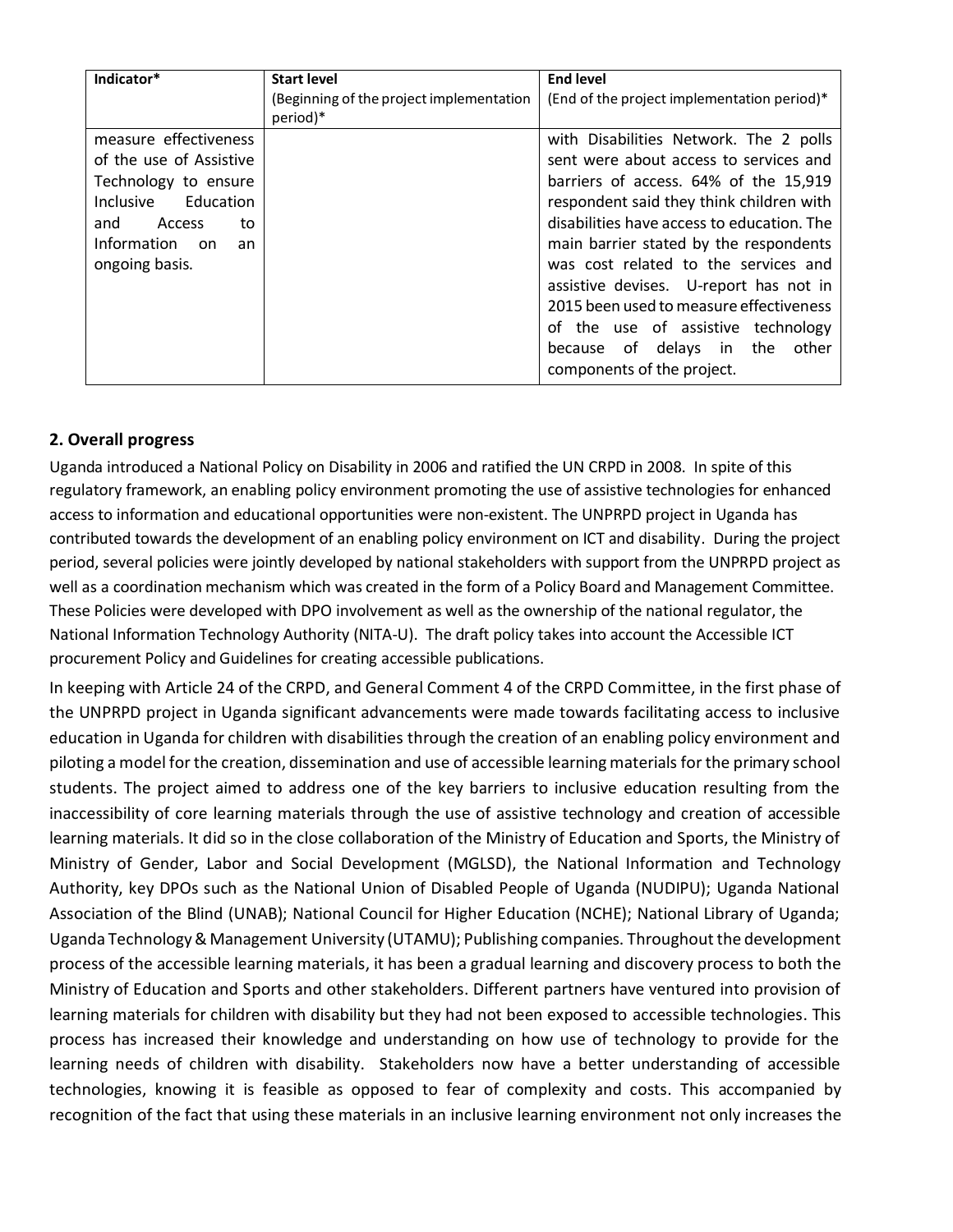interest of all other children in the learning process, leads to skill development but also an opportunity for all children to support children with disability in the learning process.

### **3. Progress towards specific outcomes**

# **An enabling environment for the use of Assistive Technology to ensure Inclusive Education and Access to Information by key stakeholders strengthened**

An enabling environment for the use of inclusive technology is being created by the regular meetings of the Policy Board and Management Committee and the analysis of the policy environment that was carried out during the two years of the project. The audit of Inclusive ICTs for Education in Uganda found that this forum needs to continue to exist after the scope of the project as it is the only forum that deals with the question of Assistive Technology to ensure Inclusive Education and Access to Information.

It is to be noted that the Guidelines for ICT equipment procurement and guidelines for creating accessible publications have been finalized, with input from stakeholders. These tools will contribute towards the enabling environment for the use of inclusive technology. The tools have been submitted to a wider community for review internally (16 December 2016 stakeholder meeting) as well as externally through the UNPRPD Secretariat for review by the G3ICT, DAISY Consortium and other IT and accessibility experts. The document used as benchmark the Accessibility requirements suitable for public procurement of ICT products and services in Europe.

**Increased availability of resources to support inclusive education and access to information for persons with visual and hearing impairment and greater engagement on the part of key stakeholders – including Disabled Persons Organizations (DPOs), government representatives, teachers, information professionals and publishing companies – to promote greater usage**

The scoping study confirmed that there are currently very limited assistive devises or technology available or being used in rural setting in Uganda. There are no existing curriculum materials that could be utilized through assistive technology and there are very limited opportunities for participation in primary schools for children with disabilities due to lack of resources and required skills of the teaching personnel.

The accessible learning materials designed and adapted for primary schools have been finalized and tested in schools. As a result teachers have been made aware and trained on the use of these materials in an inclusive learning environment. By involving the Ministry of Education and Sport in the development process, the knowledge and understanding of the Ministry on the enhanced and more feasible accessible learning materials for scale has improved. The ministry of Education and Sports expressed its desire to engage its top management to consider and allocate funds for further development. Similarly, the parents and other stakeholders, including children, are more aware on the availability of accessible materials that can support children with disability the learning process.

The trainings on inclusive ICT and access to information that were conducted yielded also particular interest not only in Uganda, but also from other African countries as participants from Burkina Faso, Malawi, Morocco, Nigeria, South Africa, South Sudan, Tanzania and Zambia also took advantage of the trainings that were conducted during the Africa Forum entitled Beyond 2015: Delivering on the Agenda for Persons with Visual Impairment in Africa in Uganda, from 4 to 8 October 2016 in Kampala, Uganda. In Uganda, as a result of the training members of the Policy Board and Management Committee are advocating for a training of all government webmasters to be trained on accessible publishing. Librarians from different Universities in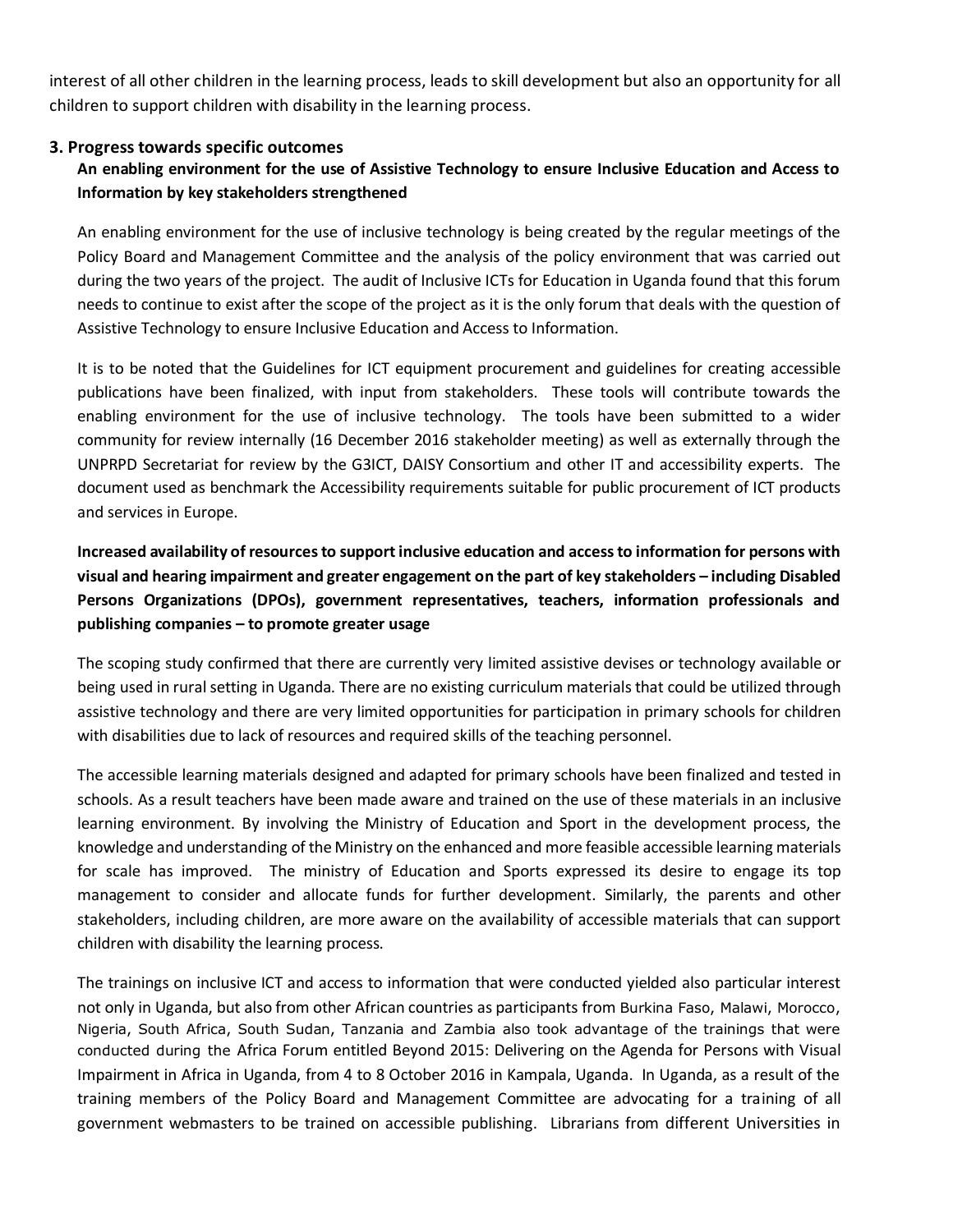Uganda were also trained in a three-day workshop from 12 to14 December 2016. The workshop built capacities in understanding the barriers to information access, guidelines for preparation of digital content in accessible formats, services and facilities required to make libraries inclusive, best practices from around the world, training on using accessible eBook reading tools. Hands on training was also provided on creation of accessible digital content in DAISY & EPUB formats and web accessibility issues.

## **Effective monitoring of the use of Assistive Technology to ensure Inclusive Education and Access to Information mainstreamed**

The drafting of the requirements and expected needs for an effective monitoring tool for the use of inclusive technology to ensure inclusive education and access to information has also been finalized. Functionalities have been refined, with the input of a range of stakeholders.

### **4. Other results**

Please describe in this section:

- **Spin-off effects**. The project made use of the 6th Africa Forum entitled Beyond 2015: Delivering on the Agenda for Persons with Visual Impairment in Africa in Uganda, from 4 to 8 October 2016 in Kampala, Uganda to sensitize a range of stakeholders on web accessibility and inclusive publishing. As the capacity development initiatives were held at this regional forum participant from Burkina Faso, Malawi, Morocco, Nigeria, South Africa, South Sudan, Tanzania, Uganda and Zambia took advantage of the capacity building initiatives. Sensitization on the importance of accessible publishing, prompted members from the Policy Board and Management Committee to draft a proposal for all government webmasters to be trained on accessible publishing. Uganda is also in the process of ratifying the Marrakesh Treaty whose focus is to facilitate access to published works by visually impaired persons and persons with print disabilities. Further, Marrakesh Treaty Consultations is expected to take place in October 2017. Other policy development that came about because of the interventions include the ICT and Disability Policy being drafted by NITA-U and the Inclusive Education Policy being drafted by the Ministry of Education.
- **Participation and partnership-building**. The Policy Board and Management Committee brings together a range of DPOs with stakeholders related to the book industry as well as the government agencies working in the field of ICT. These exchanges during the Policy Board and Management Committee meetings provide for unique opportunities for coordination and governance to fully exploit the possible contribution of ICT to accessibility, beyond the scope of the project. Strong partnerships have been built through engaging Ministry of Education Science Technology and Sports, Ministry of Gender Labour and Social Development, National Curriculum Development Center, Kyambogo University, National Association for the Blind and National Association for the Deaf in the mainstream project processes included school visits during the assessment on development of accessible learning materials.
- **UN system-wide coherence**. UNESCO and UNICEF have been working consistently together in order to plan the smooth implementation of the project. Full engagement with the United Nations University also benefitted the project by making use of the university's research capacities for the monitoring tool for the use of inclusive technology to ensure inclusive education and access to information.
- **Knowledge creation**. The project provided for unique opportunities to develop tools that can be replicated and used in Africa and in other developing country contexts. The Policy for ICT equipment procurement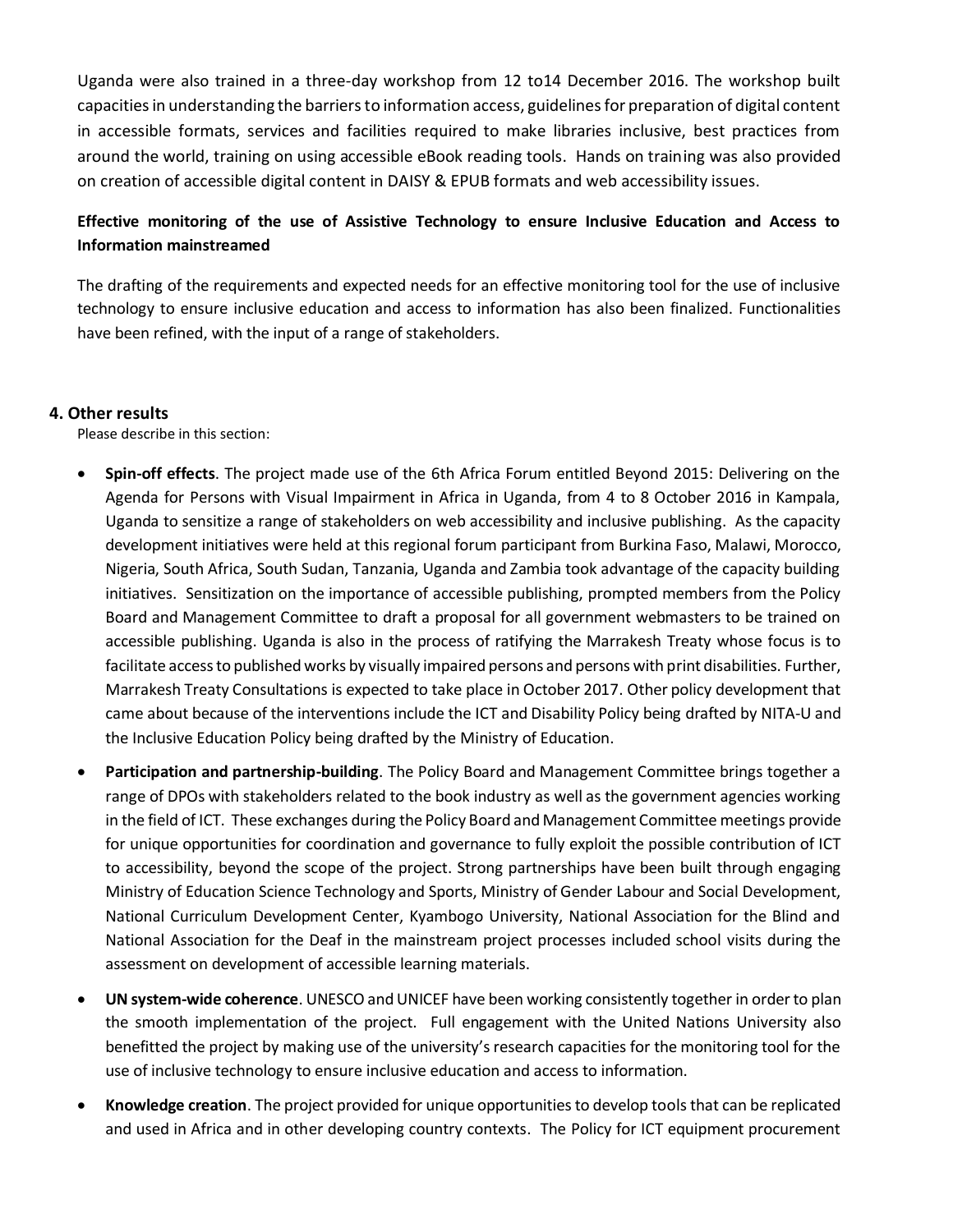and guidelines for creating accessible publications are unique tools that can be used and adapted within the African context, especially in view of the East African Community (EAC) Policy on persons with disabilities. Furthermore, unique research has been conducted by the United Nations University in defining the requirements for a tool to effective monitor the use of inclusive technology. Detailed documentation on the 46 requirements will be documented by the United Nations University. The piloting of accessible learning materials carried out within the framework of this project can also be replicated in other contexts to promote inclusive education.

 **Leveraging effect**. The project provided unique opportunities to partner with a range of DPOs, government agencies and academia that provided in kind contributions to the tools developed through the project. Furthermore, by reviewing the policy document externally by G3ICT, DAISY Consortium and other IT and accessibility experts, permitted more visibility on the implementation of the policy activities.

### **5. Life stories and testimonies**

## **Testimony 1**

Within the framework of UNESCO's support to digital inclusion in Africa, a series of trainings on accessible publishing and digital inclusion was organized in cooperation with DAISY Consortium. The trainings on web accessibility and inclusive publishing brought together 51 participants from Burkina Faso, Malawi, Morocco, Nigeria, South Africa, South Sudan, Tanzania, Uganda and Zambia. "I am working for a national regulator, and this training helped me to formulate policies and procedures to improve accessibility of government websites," said one of the participants.

### **Testimony 2**

Another one stated that the training has helped him to identify more solutions for the visually impaired in web design. Curriculum developers also highlighted the pertinence of the training saying that the knowledge gained will help them develop reading materials that accessible for the visually impaired.

### **Testimony 3**

One participant from a publishing entity in Uganda, remarked that the workshop on inclusive publishing, organized in cooperation with DAISY Consortium during the 6th Africa Forum entitled Beyond 2015 from 4 to 8 October 2016 in Kampala, Uganda had the following impact: 'The knowledge gained will be used in developing reading materials and other relevant curriculum materials that can be accessible to visually impaired learners. It would have been good if additional publishers were similarly trained in the ICT solutions.'

### **Testimony 4**

A member to the Policy Board and Management Committee had the following remarks on the functioning of the mechanism: 'In January 2015… my passion for ICTs and Disability was rekindled when I was nominated to represent the Ministry of ICT on the Policy Board and Management Committee on the use of assistive technologies to ensure inclusive education and access to information by PWDs under the stewardship of UNESCO. The work of this policy board is very much appreciated and there is no doubt that it will go a long way in assisting PWDs not only to access education but also to improve their livelihood. Lastly, it is envisaged that the outcomes of this policy board and management committee will greatly contribute to the economic development of Uganda.' - Silas Ngabirano, Principal Systems Analyst, Ministry of ICT, Uganda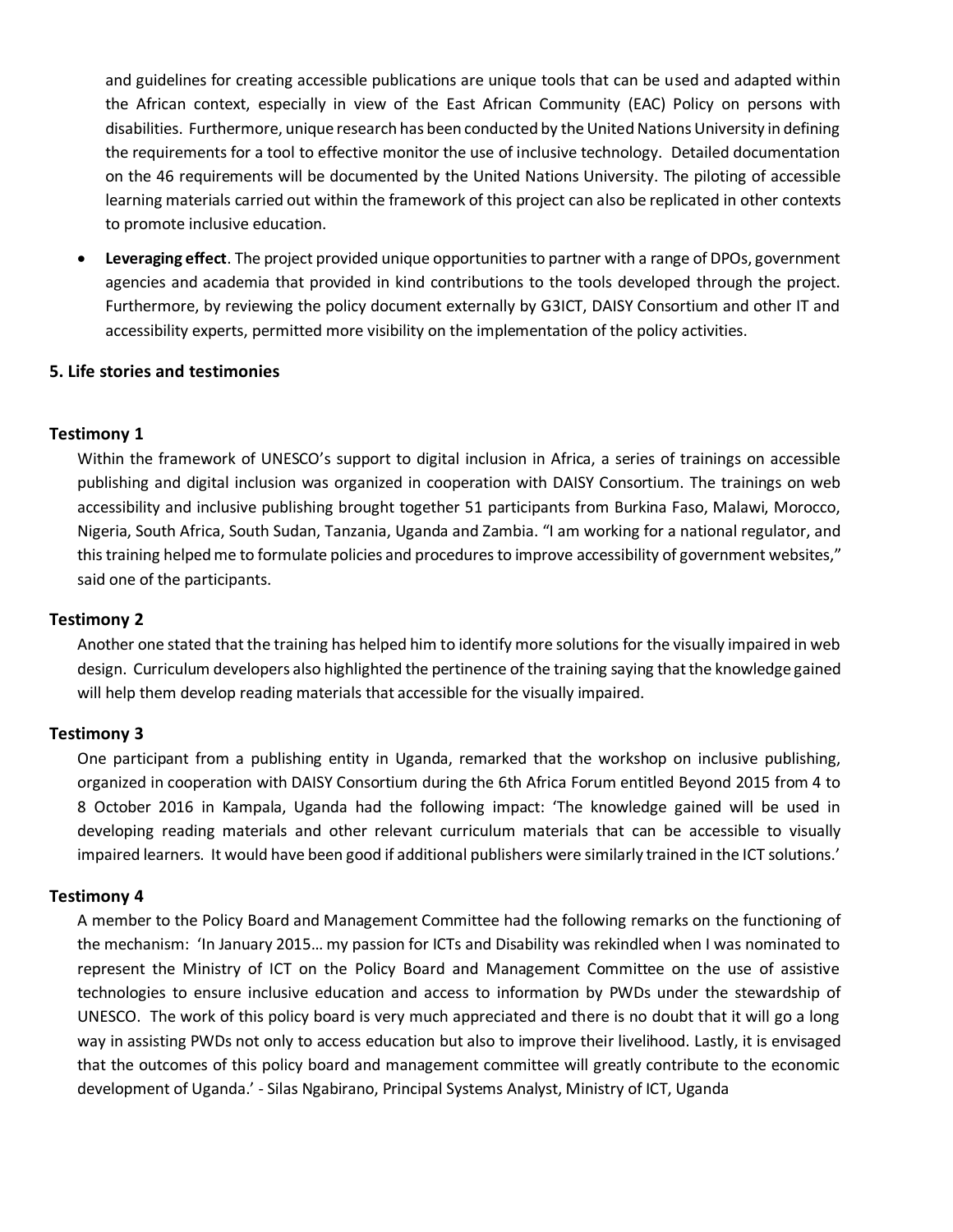## **Testimony 5**

During the training for Librarians on inclusive libraries, that took place from 12 to 14 December 2016 in Kampala, Uganda, one librarian remarked in the evaluation form that the workshop "has given me vast knowledge on how to make sure that disabled people benefit and get equal access to information just like any other person." EiFL is also interested in joining efforts in making libraries accessible, following the training with its partner institution, the Consortium of Uganda University Libraries (CUUL): 'From them we heard it was a great success and had this idea of building on the momentum for inclusive libraries development in Uganda'.

### **Testimony 6**

During the school community meetings stakeholders pointed out that the new technology stimulates attentiveness of learners and will be good in enhancing the listening skills of children. The parents appreciated the technology and wondered when this technology will be available to the open market to enable them purchase it for their children. The teachers said that despite the advancement of technology in other sectors, the teaching sector has had low adoption especially in the primary section. This innovation therefore will help to digitalize the learning of primary school children. Teachers were happy that pupils who can neither read braille nor ordinary print will benefit from the audio (listening). A pupil said that some people have poor reading skills and prefer listening to reading, they preferred audial (the words were loud and clear) and large print including large text on screen to the ordinary text book.

For Children with Hearing Impairment, the teachers said that the Classmate Laptops are quite visible and the picture quality is good for the children to access. The Laptops also can be used in inclusive classes because sign language is backed up with speech and text displays in addition the classmate laptop is portable.

For Visual impairment the laptop is audible and has the voice controls which are okay and for low vision, the equipment can be adjusted in terms of colour and fonts, hence the materials adapted are suitable for the different impairments.

Teachers handling children with Hearing Impairment, enjoyed teaching using the classmate laptop especially sign language videos which they said were visible and easy to follow.

With more and more practice, the teachers can easily access the adapted materials from the computers.

Teachers handling learners with visual impairment were excited with the victor readers especially manipulation of the chapters in the audio books.

The children with low vision struggle and hold books too close to their eyes to read print. Most girls with low vision do not want to learn braille. However, in Gulu primary school all the low vision pupils are forced to learn braille. Now this accessible materials in large print and audio are easily accessible for these learners and this has made them more interested in learning. By Sister Katherine, the in charge Special Educational Needs in Kitgum girls' primary school.

The children are very much captivated and asked so many questions. Then I thought, if such a device is regularly used to teach deaf children, they will understand and perform better. By the Head teacher Eruba Primary school.

### **Testimony 7**

Interview with Executive director, Uganda National Association for the Deaf

There is a wide and dire shortage of assistive devices for everyday living and for teaching and learning. Modern assistive teaching and learning devices are not available, those who aware and can access them are Disability Persons organizations at national level, Ministry officers, and university lecturers.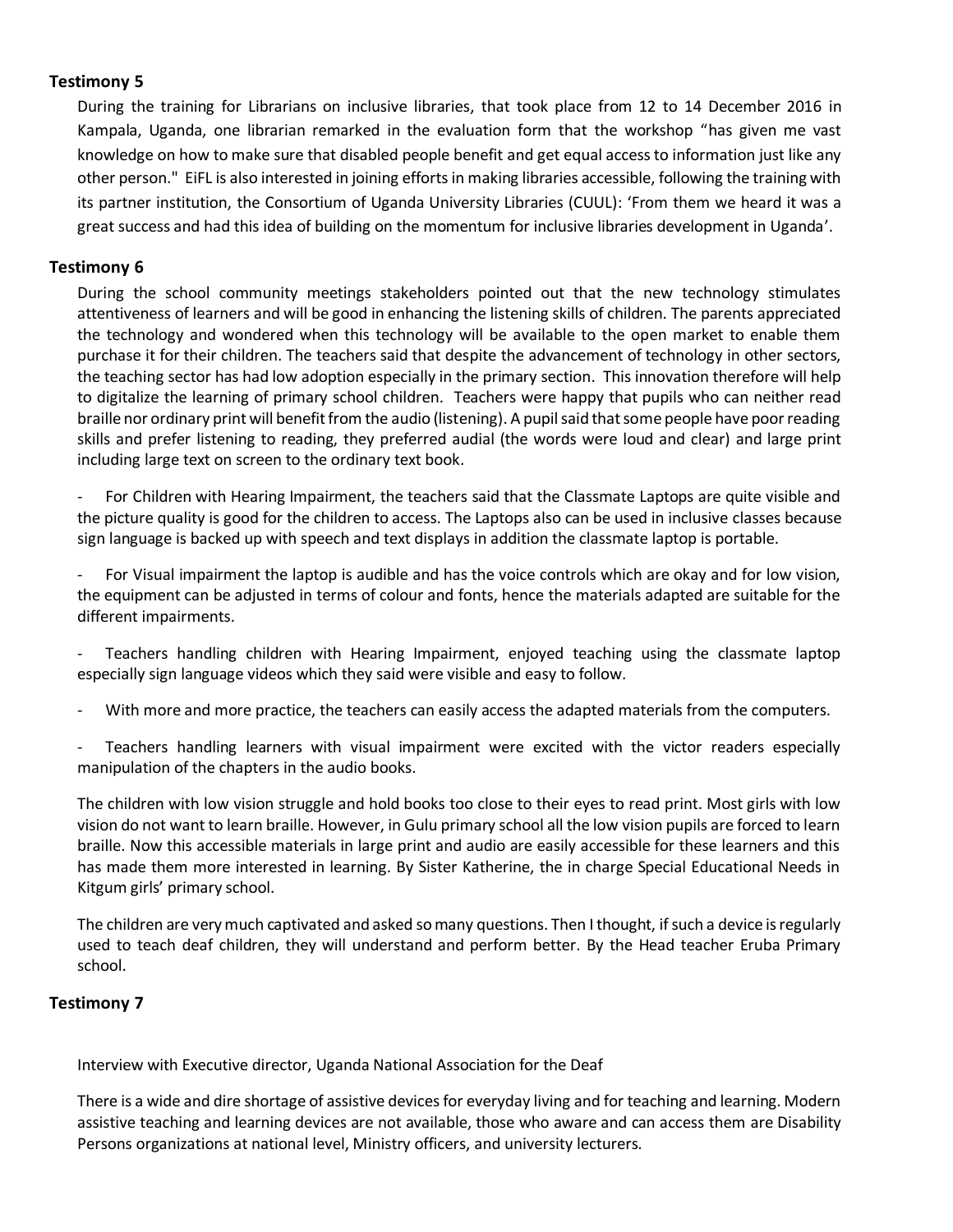There is low awareness about modern technology in education. Most special Educational needs teachers had never heard about a talking book. There is however willingness to learn across the board if given the opportunity.

### **Testimony 8**

"We are like a blind man who goes to the restaurant and does not know what to ask because he cannot see what is on the menu. I know that technology for education is changing all the time but we do not know what is even available "Teacher at Bishop Rwakaikara primary school.

### **Testimony 9**

The adaptation of accessible learning materials is one of the most appropriately designed intervention that the Ministry of Education and Sports (MoES) acknowledges will best suit learning in an Inclusive environment. The MoES appreciates the support by UNICEF to pilot this project and we'll work towards ensuring that the MoES scales it up to all schools. These materials are appropriate in the learning process since they reduce the teacher's workload of reading or writing learning content for all different learners to access. These materials will also drive towards increasing retention of learners in schools especially those with disabilities, this is because most primary school teachers do not have special skills necessary and knowledge for teaching children with disabilities including use of braille or sign language. In practice the materials will reduce expenditure on human resource that currently requires employing three (3) people to teach one class (the main teacher, an interpreter and a class assistant) yet with these learning materials it will only require one teacher. The Ministry looks forward to the approval of these materials and subsequently expects to provide a budget allocation for scale up. **Annette Siima – Principal Education Officer Special Needs – Ministry of Education and Sport Kampala**.

## **6. Challenges and unforeseen events**

Any major challenges emerging during the reporting period and the impact they had on project implementation:

Funds for the implementation of the project was received late and delayed the implementation of activities foreseen in the original work plan. Furthermore Uganda conducted elections on 18 February 2016 and it impacted the adoption of all policy tools that have been finalized but also delay the beginning of the school year and hence cause further delays in the piloting and implementation of the materials.

UNICEF has faces serious delays in the procurement processes for the material development partner due to low quality of proposals submitted and delays by the initially expected partner and the technologies that were to be tested before selecting the appropriate technology. The partner selection was supported by providing additional time to the organizations taking part in the bidding and providing additional support to the selected partner to ensure they would be able to deliver the assignment. The issue of the devices was a more complicated one as the identified devises are not available in UNICEF supply catalogue nor were they available through competitive bidding in Uganda. The issue has not been resolved but UNICEF HQ has been involved in trying to overcome the challenge.

Accessing text book materials in electronic formal and permission to transcribe the books was a major challenge at the beginning of the project and a lot of time was spent chasing the publishers for soft copies. If the Marrakesh Treaty is ratified and implemented, the country may provide an opportunity to challenge this bottleneck.